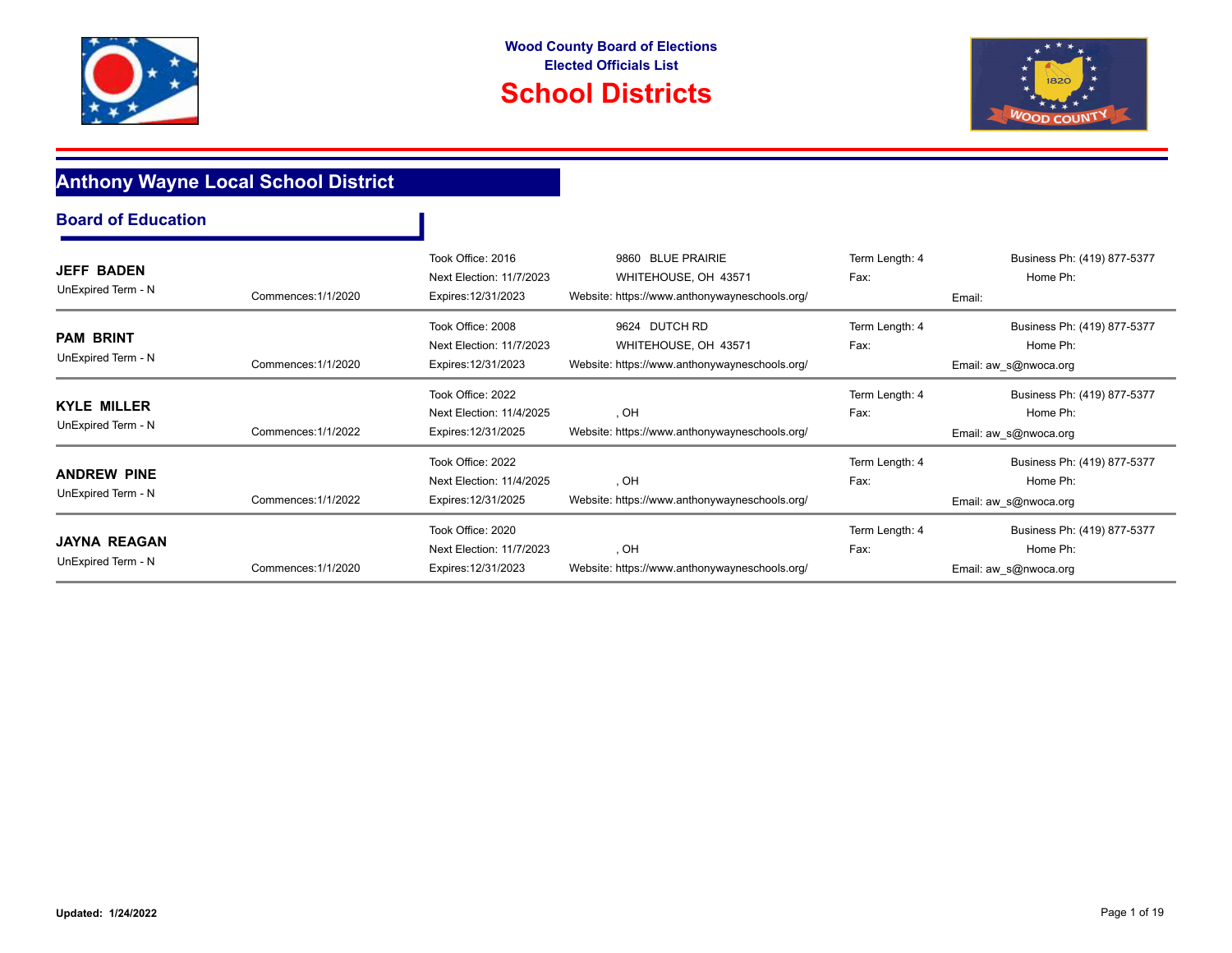



T



## **Bowling Green City School District**

| <b>JILL A CARR</b><br>UnExpired Term - N     | Commences: 1/1/2020 | Took Office: 2016<br>Next Election: 11/7/2023<br>Expires: 12/31/2023 | 832 HAMILTON CT<br>BOWLING GREEN, OH 43402<br>Website: www.bgcs.k12.oh.us           | Term Length: 4<br>Fax: | <b>Business Ph:</b><br>Home Ph: (419) 352-3576<br>Email: jcarr@bgcs.k12.oh.us            |
|----------------------------------------------|---------------------|----------------------------------------------------------------------|-------------------------------------------------------------------------------------|------------------------|------------------------------------------------------------------------------------------|
| <b>NORMAN J GEER</b><br>UnExpired Term - N   | Commences: 1/1/2022 | Took Office: 2018<br>Next Election: 11/4/2025<br>Expires: 12/31/2025 | 917 CLARK ST<br>BOWLING GREEN, OH 43402<br>Website: http://www.bgcs.k12.oh.us/board | Term Length: 4<br>Fax: | Business Ph:<br>Home Ph: (419) 352-5164<br>Email: ngeer@bgcs.k12.oh.us                   |
| TRACY M HOVEST<br>UnExpired Term - N         | Commences: 1/1/2020 | Took Office: 2020<br>Next Election: 11/7/2023<br>Expires: 12/31/2023 | 988 REEVES CT<br>BOWLING GREEN, OH 43402<br>Website: www.bgcs.k12.oh.us             | Term Length: 4<br>Fax: | Business Ph: (419) 352-3576<br>Home Ph:<br>Email:                                        |
| <b>RYAN M MYERS</b><br>UnExpired Term - N    | Commences: 1/1/2022 | Took Office: 2020<br>Next Election: 11/4/2025<br>Expires: 12/31/2025 | 1538 MUIRFIELD DR<br>BOWLING GREEN, OH 43402-5211<br>Website: www.bgcs.k12.oh.us    | Term Length: 4<br>Fax: | Business Ph: (419) 352-3576<br>Home Ph: (419) 619-0207<br>Email: rmyers@bgcs.k12.oh.us   |
| <b>GINNY T STEWART</b><br>UnExpired Term - N | Commences: 1/1/2020 | Took Office: 2016<br>Next Election: 11/7/2023<br>Expires: 12/31/2023 | 1249 BROWNWOOD DR<br>BOWLING GREEN, OH 43402<br>Website: www.bgcs.k12.oh.us         | Term Length: 4<br>Fax: | Business Ph: (419) 806-4219<br>Home Ph: (419) 352-3576<br>Email: gstewart@bgcs.k12.oh.us |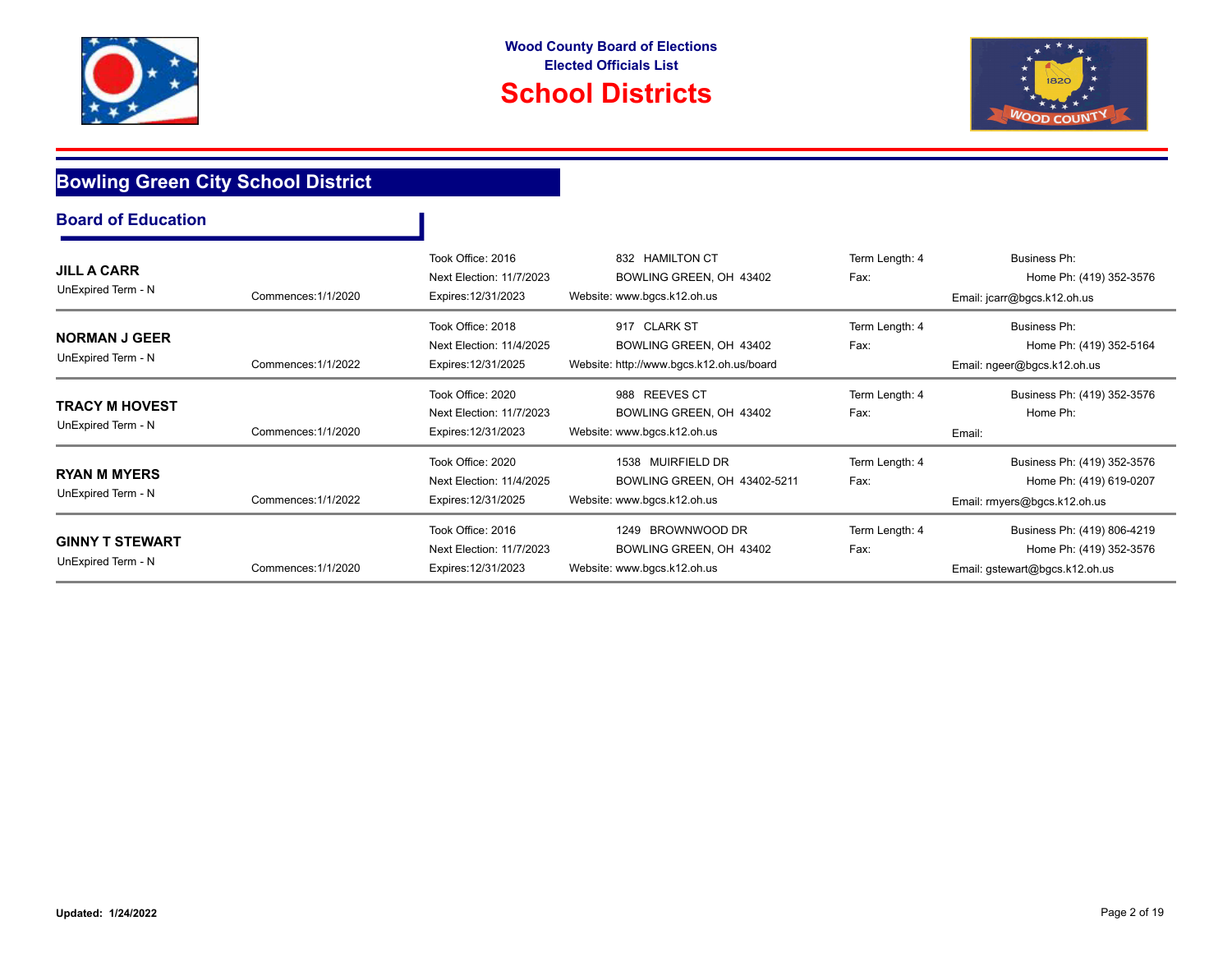

# **School Districts**



## **Eastwood Local School District**

| <b>Board of Education</b> |  |
|---------------------------|--|
|---------------------------|--|

| <b>ANDREW JUSTIN HAAS</b>     |                     | Took Office: 2018<br>Next Election: 11/4/2025 | 222 LANDWEHR AVE<br>LUCKEY, OH 43443          | Term Length: 4<br>Fax: | Business Ph:<br>Home Ph: (419) 833-6343 |
|-------------------------------|---------------------|-----------------------------------------------|-----------------------------------------------|------------------------|-----------------------------------------|
| UnExpired Term - N            | Commences: 1/1/2022 | Expires: 12/31/2025                           | Website: http://www.eastwoodschools.org/Board |                        | Email:                                  |
| <b>DENIS LEE HELM</b>         |                     | Took Office: 2002                             | <b>PO BOX 283</b>                             | Term Length: 4         | Business Ph:                            |
|                               |                     | Next Election: 11/4/2025                      | LUCKEY, OH 43443                              | Fax:                   | Home Ph: (877) 287-3219                 |
| UnExpired Term - N            | Commences: 1/1/2022 | Expires: 12/31/2025                           | Website: www.eastwood.k12.oh.us               |                        | Email:                                  |
|                               |                     | Took Office: 2017                             | 20778 CARTER RD                               | Term Length: 4         | Business Ph: (419) 833-6411             |
| <b>JAMES L ROGERS</b>         |                     | Next Election: 11/7/2023                      | BOWLING GREEN, OH 43402                       | Fax:                   | Home Ph:                                |
| UnExpired Term - N            | Commences: 1/1/2020 | Expires: 12/31/2023                           | Website: www.eastwood.k12.oh.us               |                        | Email:                                  |
|                               |                     | Took Office: 2019                             | 818 W FRONT ST                                | Term Length: 4         | Business Ph: (419) 287-3361             |
| <b>RANDY LEE ROTHENBUHLER</b> |                     | Next Election: 11/7/2023                      | PEMBERVILLE, OH 43450                         | Fax:                   | Home Ph: (419) 287-4075                 |
| UnExpired Term - N            | Commences: 1/1/2020 | Expires: 12/31/2023                           | Website: www.eastwood.k12.oh.us               |                        | Email:                                  |
|                               |                     | Took Office: 2010                             | <b>PO BOX 528</b>                             | Term Length: 4         | Business Ph: (877) 287-3219             |
| <b>SHERRI L SHEFFLER</b>      |                     | Next Election: 11/4/2025                      | PEMBERVILLE, OH 43450                         | Fax:                   | Home Ph: (419) 833-6411                 |
| UnExpired Term - N            | Commences: 1/1/2022 | Expires: 12/31/2025                           | Website: www.eastwood.k12.oh.us               |                        | Email: ssheffler@eastwoodschools.org    |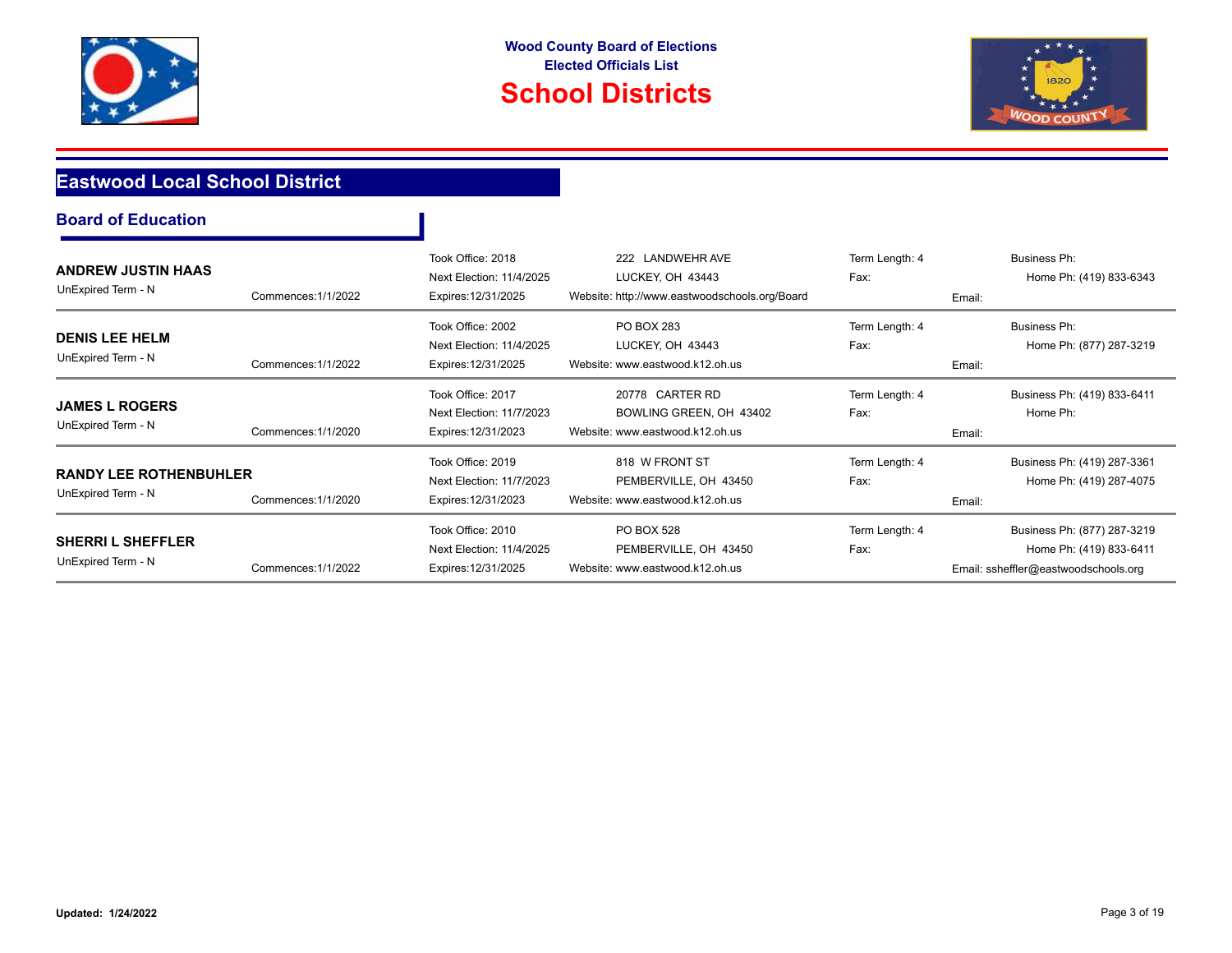



## **Elmwood Local School District**

| <b>Board of Education</b> |  |  |  |
|---------------------------|--|--|--|
|---------------------------|--|--|--|

| <b>MELANIE J DAVIS</b><br>UnExpired Term - N    | Commences: 1/1/2020 | Took Office: 2008<br>Next Election: 11/7/2023<br>Expires: 12/31/2023 | <b>ROSENDALE RD</b><br>7391<br>WAYNE, OH 43466<br>Website: http://www.elmwood.k12.oh.us/       | Term Length: 4<br>Fax: | Business Ph: (419) 655-2583<br>Home Ph:<br>Email:                                        |
|-------------------------------------------------|---------------------|----------------------------------------------------------------------|------------------------------------------------------------------------------------------------|------------------------|------------------------------------------------------------------------------------------|
| <b>BRIAN STANLEY KING</b><br>UnExpired Term - N | Commences: 1/1/2022 | Took Office: 2010<br>Next Election: 11/4/2025<br>Expires: 12/31/2025 | PO BOX 166<br>WAYNE, OH 43466<br>Website: http://www.elmwood.k12.oh.us/board-of-education.html | Term Length: 4<br>Fax: | Business Ph: (419) 655-2583<br>Home Ph:<br>Email: kingb@elmwoodschools.org               |
| DAVID A LEE<br>UnExpired Term - N               | Commences: 1/1/2022 | Took Office: 2022<br>Next Election: 11/4/2025<br>Expires: 12/31/2025 | 12400 JERRY CITY RD<br>CYGNET, OH 43413<br>Website: https://www.elmwood.k12.oh.us/             | Term Length: 4<br>Fax: | Business Ph: (419) 655-2583<br>Home Ph: (419) 655-2037<br>Email: leed@elmwoodschools.org |
| <b>RYAN E LEE</b><br>UnExpired Term - N         | Commences: 1/1/2020 | Took Office: 2012<br>Next Election: 11/7/2023<br>Expires: 12/31/2023 | <b>PO BOX 57</b><br>JERRY CITY, OH 43437<br>Website: http://www.elmwood.k12.oh.us/             | Term Length: 4<br>Fax: | Business Ph: (419) 655-2583<br>Home Ph: (419) 655-3377<br>Email:                         |
| <b>DEBORA L REYNOLDS</b><br>UnExpired Term - N  | Commences: 1/1/2020 | Took Office: 2016<br>Next Election: 11/7/2023<br>Expires: 12/31/2023 | 11239 GREENSBURG PIKE<br>PORTAGE, OH 43451<br>Website: http://www.elmwood.k12.oh.us/           | Term Length: 4<br>Fax: | Business Ph: (419) 655-2583<br>Home Ph: (419) 686-5915<br>Email:                         |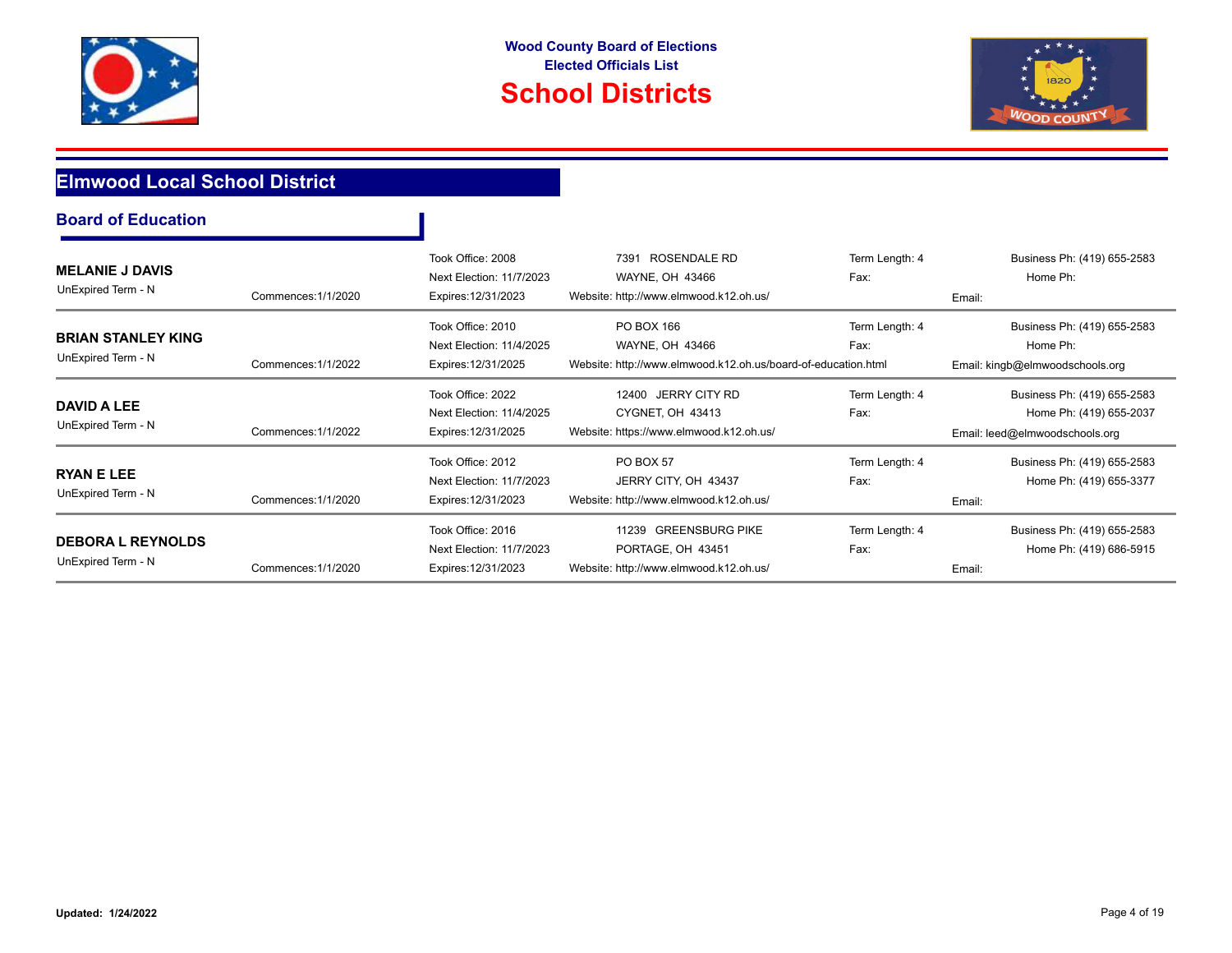

# **School Districts**



## **ESC of Lake Erie West**

| <b>VACANT</b><br>UnExpired Term - Y            | Commences: 1/1/2022 | Took Office: 0<br>Next Election: 11/7/2023<br>Expires: 12/31/2023    | . OH<br>Website:                                                           | Term Length: 4<br>Fax:<br>Email: | Business Ph:<br>Home Ph:                       |
|------------------------------------------------|---------------------|----------------------------------------------------------------------|----------------------------------------------------------------------------|----------------------------------|------------------------------------------------|
| <b>JEFF BUNCK</b><br>UnExpired Term - N        | Commences: 1/1/2022 | Took Office: 2022<br>Next Election: 11/4/2025<br>Expires: 12/31/2025 | 2275 COLLINGWOOD BLVD<br>TOLEDO, OH 43620<br>Website: www.lucas.k12.oh.us/ | Term Length: 4<br>Fax:<br>Email: | Business Ph: (419) 868-5927<br>Home Ph:        |
| <b>JOAN E KUCHCINSKI</b><br>UnExpired Term - N | Commences: 1/1/2022 | Took Office: 2006<br>Next Election: 11/4/2025<br>Expires: 12/31/2025 | 2275 COLLINWOOD BLVD<br>TOLEDO, OH 43620<br>Website: www.lucas.k12.oh.us/  | Term Length: 4<br>Fax:<br>Email: | <b>Business Ph:</b><br>Home Ph: (419) 245-4150 |
| <b>BARBARA LAIRD</b><br>UnExpired Term - N     | Commences: 1/1/2020 | Took Office: 2020<br>Next Election: 11/7/2023<br>Expires: 12/31/2023 | , OH<br>Website:                                                           | Term Length: 4<br>Fax:<br>Email: | Business Ph:<br>Home Ph:                       |
| <b>JAMES TELB</b><br>UnExpired Term - N        | Commences: 1/1/2020 | Took Office: 2014<br>Next Election: 11/7/2023<br>Expires: 12/31/2023 | 2275 COLLINWOOD BLVD<br>TOLEDO, OH<br>Website: www.lucas.k12.oh.us/        | Term Length: 4<br>Fax:<br>Email: | Business Ph:<br>Home Ph: (419) 245-4150        |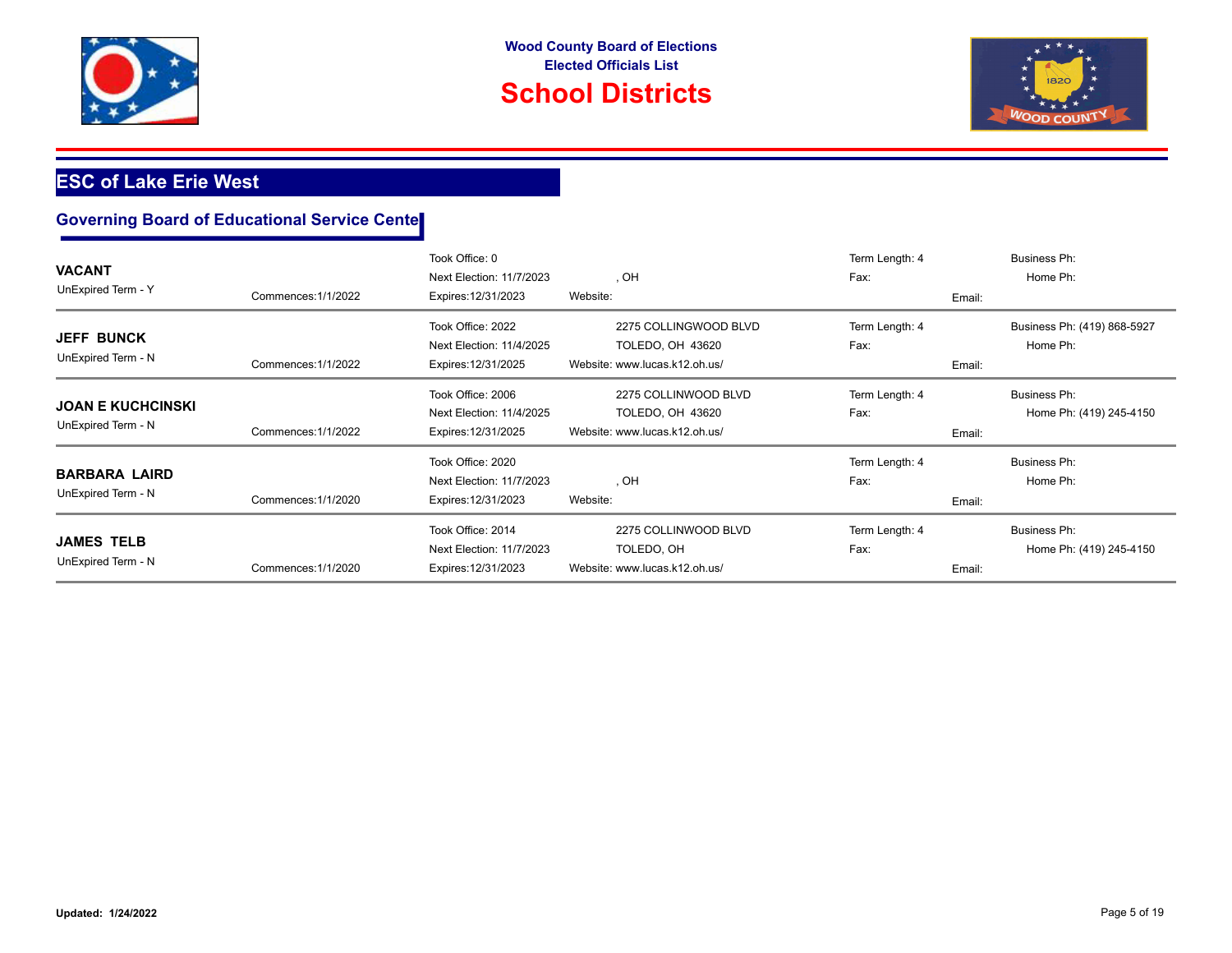



## **Fostoria City School District**

| <b>BETSY BRINGMAN</b><br>UnExpired Term - N | Commences: 1/1/2022 | Took Office: 2022<br>Next Election: 11/4/2025<br>Expires: 12/31/2025 | , OH<br>Website: www.forstoria.k12.oh.us | Term Length: 4<br>Fax:<br>Email: | Business Ph:<br>Home Ph:    |
|---------------------------------------------|---------------------|----------------------------------------------------------------------|------------------------------------------|----------------------------------|-----------------------------|
|                                             |                     |                                                                      |                                          |                                  |                             |
|                                             |                     | Took Office: 2010                                                    | 500 PARKWAY DR                           | Term Length: 4                   | Business Ph:                |
| <b>PATRICK D GRINE</b>                      |                     | Next Election: 11/4/2025                                             | FOSTORIA, OH 44830                       | Fax:                             | Home Ph: (419) 435-8163     |
| UnExpired Term - N                          | Commences: 1/1/2022 | Expires: 12/31/2025                                                  | Website: www.forstoria.k12.oh.us         | Email:                           |                             |
|                                             |                     | Took Office: 2016                                                    |                                          | Term Length: 4                   | Business Ph:                |
| <b>TOM GRINE</b>                            |                     | Next Election: 11/7/2023                                             | . OH                                     | Fax:                             | Home Ph:                    |
| UnExpired Term - N                          | Commences: 1/1/2020 | Expires: 12/31/2023                                                  | Website:                                 | Email:                           |                             |
|                                             |                     | Took Office: 2008                                                    | 3209 STUART RD                           | Term Length: 4                   | Business Ph: (419) 701-2483 |
| <b>THOMAS GUERNSEY</b>                      |                     | Next Election: 11/7/2023                                             | FOSTORIA, OH 44830                       | Fax:                             | Home Ph: (419) 435-8163     |
| UnExpired Term - N                          | Commences: 1/1/2020 | Expires: 12/31/2023                                                  | Website: www.fostoria.k12.oh.us          |                                  | Email: tguernsey@woh.rr.com |
|                                             |                     | Took Office: 2022                                                    |                                          | Term Length: 4                   | Business Ph:                |
| <b>THOMAS WADE</b>                          |                     | Next Election: 11/4/2025                                             | , OH                                     | Fax:                             | Home Ph:                    |
| UnExpired Term - N                          | Commences: 1/1/2022 | Expires: 12/31/2025                                                  | Website: www.forstoria.k12.oh.us         | Email:                           |                             |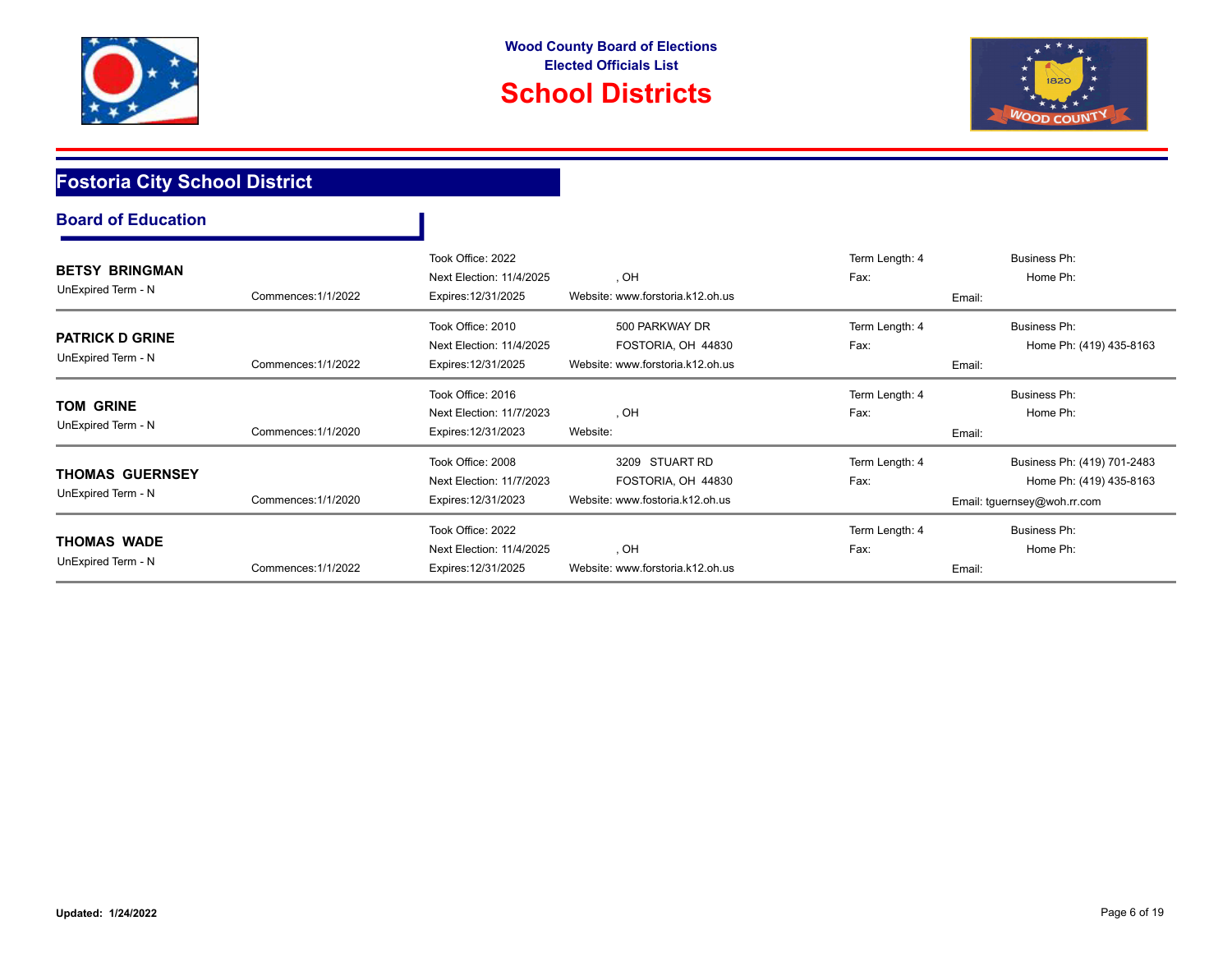



## **Gibsonburg Exempted Village School District**

| <b>TIMOTHY N DAMSCHRODER</b><br>UnExpired Term - N | Commences: 1/1/2020 | Took Office: 2012<br>Next Election: 11/7/2023<br>Expires: 12/31/2023 | , OH<br>Website: www.gibsonberg.k12.oh.us                                     | Term Length: 4<br>Fax:<br>Email: | Business Ph: (419) 637-2479<br>Home Ph: |
|----------------------------------------------------|---------------------|----------------------------------------------------------------------|-------------------------------------------------------------------------------|----------------------------------|-----------------------------------------|
| <b>SHERYL KROTZER</b><br>UnExpired Term - N        | Commences: 1/1/2022 | Took Office: 2018<br>Next Election: 11/4/2025<br>Expires: 12/31/2025 | 817 S LUTWIG AVE<br>GIBSONBURG, OH 43431<br>Website: www.gibsonburg.k12.oh.us | Term Length: 4<br>Fax:<br>Email: | Business Ph: (419) 637-2479<br>Home Ph: |
| <b>DAVID A MASON</b><br>UnExpired Term - N         | Commences: 1/1/2020 | Took Office: 2016<br>Next Election: 11/7/2023<br>Expires: 12/31/2023 | , OH<br>Website: www.gibsonburg.k12.oh.us                                     | Term Length: 4<br>Fax:<br>Email: | Business Ph:<br>Home Ph: (419) 637-2479 |
| <b>CAESAR L MENDOZA</b><br>UnExpired Term - N      | Commences: 1/1/2022 | Took Office: 2014<br>Next Election: 11/4/2025<br>Expires: 12/31/2025 | , OH<br>Website: www.gibsonburg.k12.oh.us                                     | Term Length: 4<br>Fax:<br>Email: | Business Ph:<br>Home Ph: (419) 637-2479 |
| <b>SAMANTHA WIDMER</b><br>UnExpired Term - N       | Commences: 1/1/2022 | Took Office: 2022<br>Next Election: 11/4/2025<br>Expires: 12/31/2025 | , OH<br>Website: www.gibsonburg.k12.oh.us                                     | Term Length: 4<br>Fax:<br>Email: | Business Ph:<br>Home Ph:                |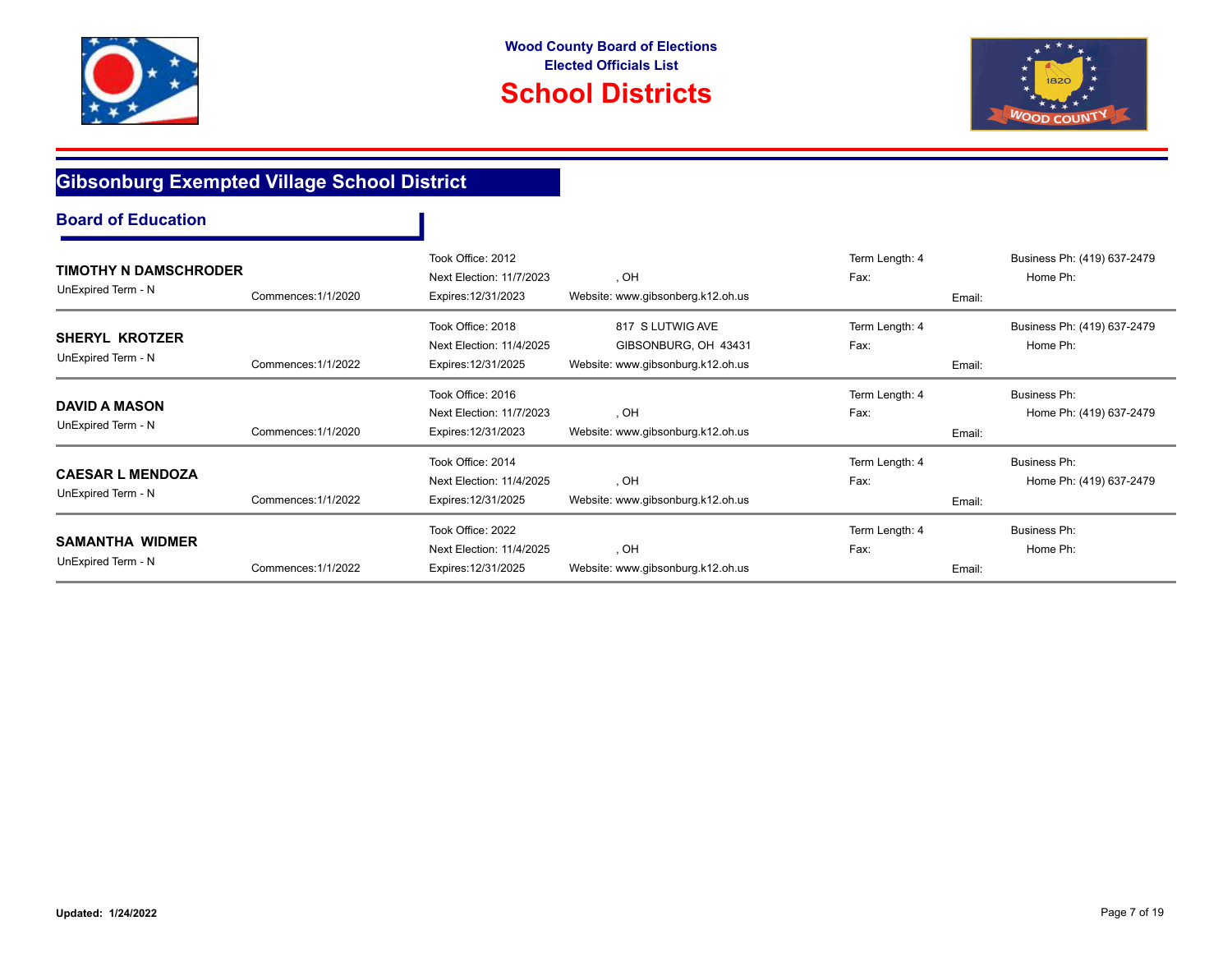



## **Hancock County Educational Service Center**

| <b>KAREN FLANAGAN</b><br>UnExpired Term - N | Commences: 1/1/2020 | Took Office: 2020<br>Next Election: 11/7/2023<br>Expires: 12/31/2023 | 1132 TR 231<br>VAN BUREN, OH 45889<br>Website:                           | Term Length: 4<br>Fax:<br>Email: | Business Ph:<br>Home Ph:                |
|---------------------------------------------|---------------------|----------------------------------------------------------------------|--------------------------------------------------------------------------|----------------------------------|-----------------------------------------|
| <b>NANCY GEORGE</b><br>UnExpired Term - N   | Commences: 1/1/2022 | Took Office: 2006<br>Next Election: 11/4/2025<br>Expires: 12/31/2025 | 7746 COUNTY ROAD 140<br>FINDLAY, OH 45840<br>Website: www.hancockesc.org | Term Length: 4<br>Fax:<br>Email: | Business Ph:<br>Home Ph: (419) 422-7525 |
| <b>MARK GLEASON</b><br>UnExpired Term - N   | Commences: 1/1/2022 | Took Office: 2022<br>Next Election: 11/4/2025<br>Expires: 12/31/2025 | 7746 COUNTY RD 140<br>FINDLAY, OH 45840<br>Website: www.hancockesc.org   | Term Length: 4<br>Fax:<br>Email: | Business Ph:<br>Home Ph:                |
| <b>TERRY HUFFMAN</b><br>UnExpired Term - N  | Commences: 1/1/2020 | Took Office: 2020<br>Next Election: 11/7/2023<br>Expires: 12/31/2023 | 454 WILLOW DR<br>ARLINGTON, OH 45814<br>Website:                         | Term Length: 4<br>Fax:<br>Email: | Business Ph:<br>Home Ph:                |
| <b>JOHN OMAN</b><br>UnExpired Term - N      | Commences: 1/1/2022 | Took Office: 2006<br>Next Election: 11/4/2025<br>Expires: 12/31/2025 | 7746 COUNTY RD 140<br>FINDLAY, OH 45840<br>Website: www.hancockesc.org   | Term Length: 4<br>Fax:<br>Email: | Business Ph:<br>Home Ph: (419) 422-7525 |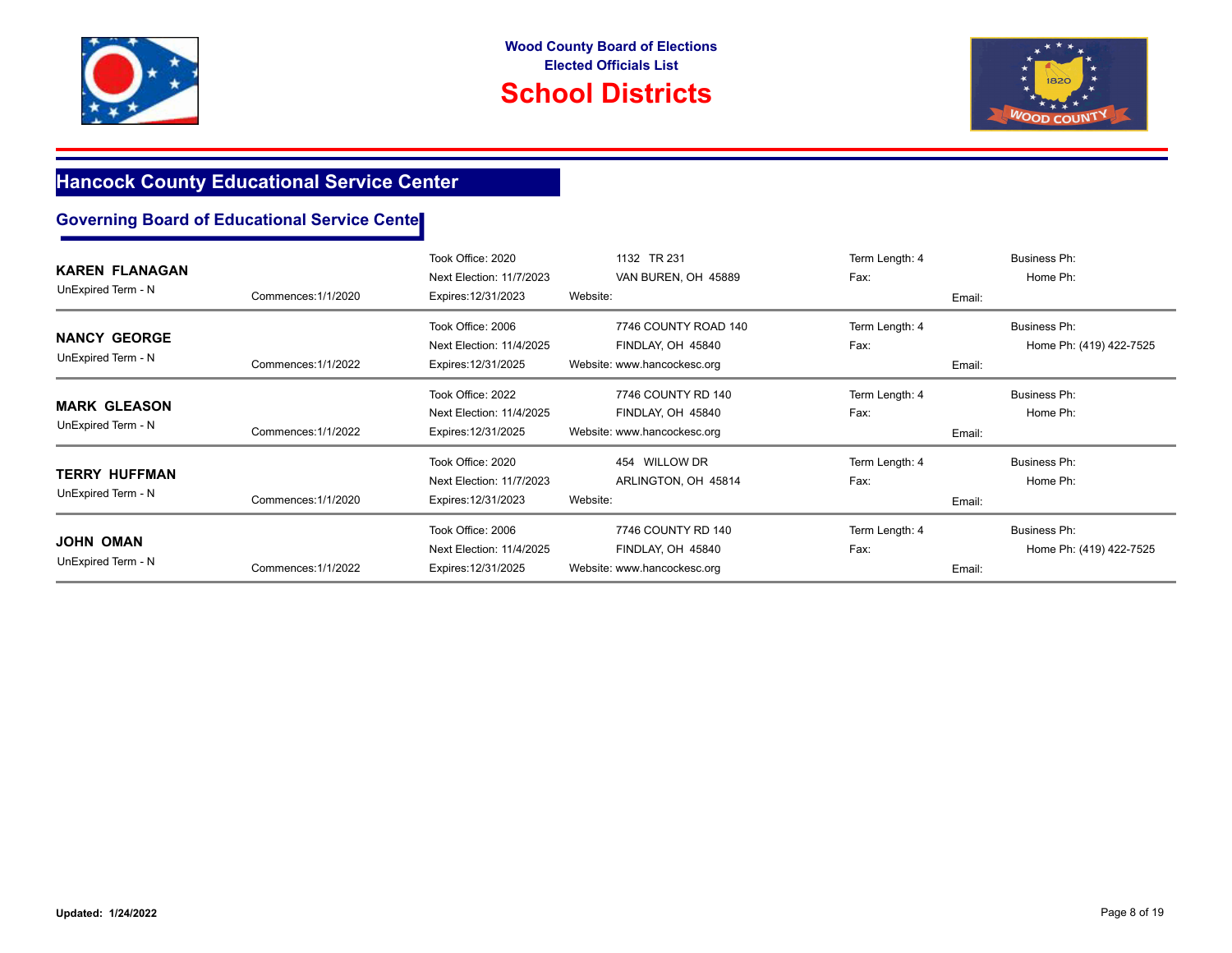

T





## **Lake Local School District**

| <b>NICHOLAS R BAER</b><br>UnExpired Term - N | Commences: 1/1/2022 | Took Office: 2022<br>Next Election: 11/4/2025<br>Expires: 12/31/2025 | <b>PARKVIEW DR</b><br>201<br>WALBRIDGE, OH 43465<br>Website: http://www.lakeschools.org/district/board-of-education/ | Term Length: 4<br>Fax: | Business Ph: (419) 661-3000<br>Home Ph: (419) 305-5841 |
|----------------------------------------------|---------------------|----------------------------------------------------------------------|----------------------------------------------------------------------------------------------------------------------|------------------------|--------------------------------------------------------|
|                                              |                     |                                                                      |                                                                                                                      |                        | Email:                                                 |
|                                              |                     | Took Office: 2018                                                    | 2329 PHEASANT DR                                                                                                     | Term Length: 4         | Business Ph: (419) 661-3000                            |
| <b>BRADLEY L BLANDIN</b>                     |                     | Next Election: 11/4/2025                                             | NORTHWOOD, OH 43619                                                                                                  | Fax:                   | Home Ph:                                               |
| UnExpired Term - N                           | Commences: 1/1/2022 | Expires: 12/31/2025                                                  | Website: http://www.lakeschools.org/district/board-of-education/                                                     |                        | Email:                                                 |
|                                              |                     | Took Office: 2012                                                    | 28560 CASE ST                                                                                                        | Term Length: 4         | Business Ph: (419) 661-3000                            |
| <b>JOHN G ERVIN</b>                          |                     | Next Election: 11/7/2023                                             | MILLBURY, OH 43447                                                                                                   | Fax:                   | Home Ph:                                               |
| UnExpired Term - N                           | Commences: 1/1/2020 | Expires: 12/31/2023                                                  | Website: www.lakelocal.k12.oh.us                                                                                     |                        | Email:                                                 |
|                                              |                     | Took Office: 2006                                                    | <b>MILLBURY RD</b><br>1520                                                                                           | Term Length: 4         | Business Ph: (419) 661-3000                            |
| TIMOTHY D KRUGH                              |                     | Next Election: 11/4/2025                                             | NORTHWOOD, OH 43619                                                                                                  | Fax:                   | Home Ph: (419) 836-2801                                |
| UnExpired Term - N                           | Commences: 1/1/2022 | Expires: 12/31/2025                                                  | Website: http://www.lakeschools.org/district/board-of-education/                                                     |                        | Email: tkrugh@rcolaw.com                               |
|                                              |                     | Took Office: 2012                                                    | 28796 MAIN ST                                                                                                        | Term Length: 4         | Business Ph: (419) 661-3000                            |
| <b>SCOTT J SWARTZ</b>                        |                     | Next Election: 11/7/2023                                             | MILLBURY, OH 43447                                                                                                   | Fax:                   | Home Ph:                                               |
| UnExpired Term - N                           | Commences: 1/1/2020 | Expires: 12/31/2023                                                  | Website: www.lakelocal.k12.oh.us                                                                                     |                        | Email:                                                 |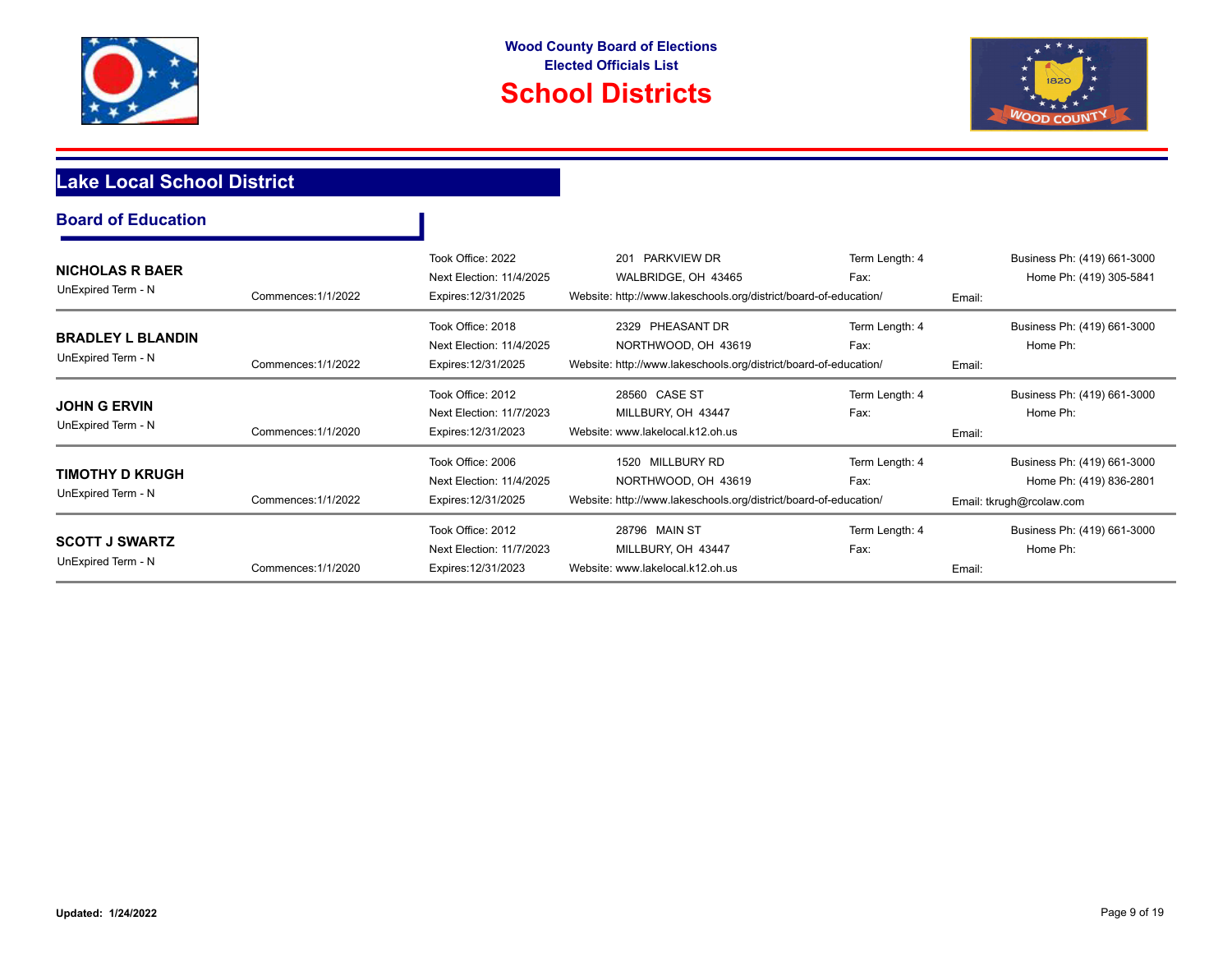



## **Lakota Local School District**

| <b>Board of Education</b>                       |                     |                                                                      |                                                                             |                                  |                                                        |
|-------------------------------------------------|---------------------|----------------------------------------------------------------------|-----------------------------------------------------------------------------|----------------------------------|--------------------------------------------------------|
| <b>CHRIS CHALFIN</b><br>UnExpired Term - N      | Commences: 1/1/2020 | Took Office: 2003<br>Next Election: 11/7/2023<br>Expires: 12/31/2023 | 7415 CR 11<br>RISINGSUN, OH 43457<br>Website: www.lakota-sandusky.k12.oh.us | Term Length: 4<br>Fax:<br>Email: | <b>Business Ph:</b><br>Home Ph: (419) 457-2911         |
| <b>FRED KEITH</b><br>UnExpired Term - N         | Commences: 1/1/2022 | Took Office: 2006<br>Next Election: 11/4/2025<br>Expires: 12/31/2025 | PO BOX 5<br>RISINGSUN, OH 43457<br>Website: www.lakota-sandusky.k12.oh.us   | Term Length: 4<br>Fax:<br>Email: | Business Ph: (419) 288-2006<br>Home Ph: (419) 457-2911 |
| <b>BARBARA J LEHMANN</b><br>UnExpired Term - N  | Commences: 1/1/2020 | Took Office: 2004<br>Next Election: 11/7/2023<br>Expires: 12/31/2023 | 5374 CR 11<br>KANSAS, OH 44841<br>Website: www.lakota-sandusky.k12.oh.us    | Term Length: 4<br>Fax:<br>Email: | <b>Business Ph:</b><br>Home Ph: (419) 457-2911         |
| <b>NANCY TIMMONS</b><br>UnExpired Term - N      | Commences: 1/1/2022 | Took Office: 2022<br>Next Election: 11/4/2025<br>Expires: 12/31/2025 | , OH<br>Website: www.lakota-sandusky.k12.oh.us                              | Term Length: 4<br>Fax:<br>Email: | Business Ph: (419) 638-2004<br>Home Ph:                |
| <b>TIMOTHY K WOODRUFF</b><br>UnExpired Term - N | Commences: 1/1/2022 | Took Office: 2014<br>Next Election: 11/4/2025<br>Expires: 12/31/2025 | PO BOX 2<br>RISINGSUN, OH 43457<br>Website:                                 | Term Length: 4<br>Fax:<br>Email: | Business Ph: (419) 457-5280<br>Home Ph: (419) 457-2911 |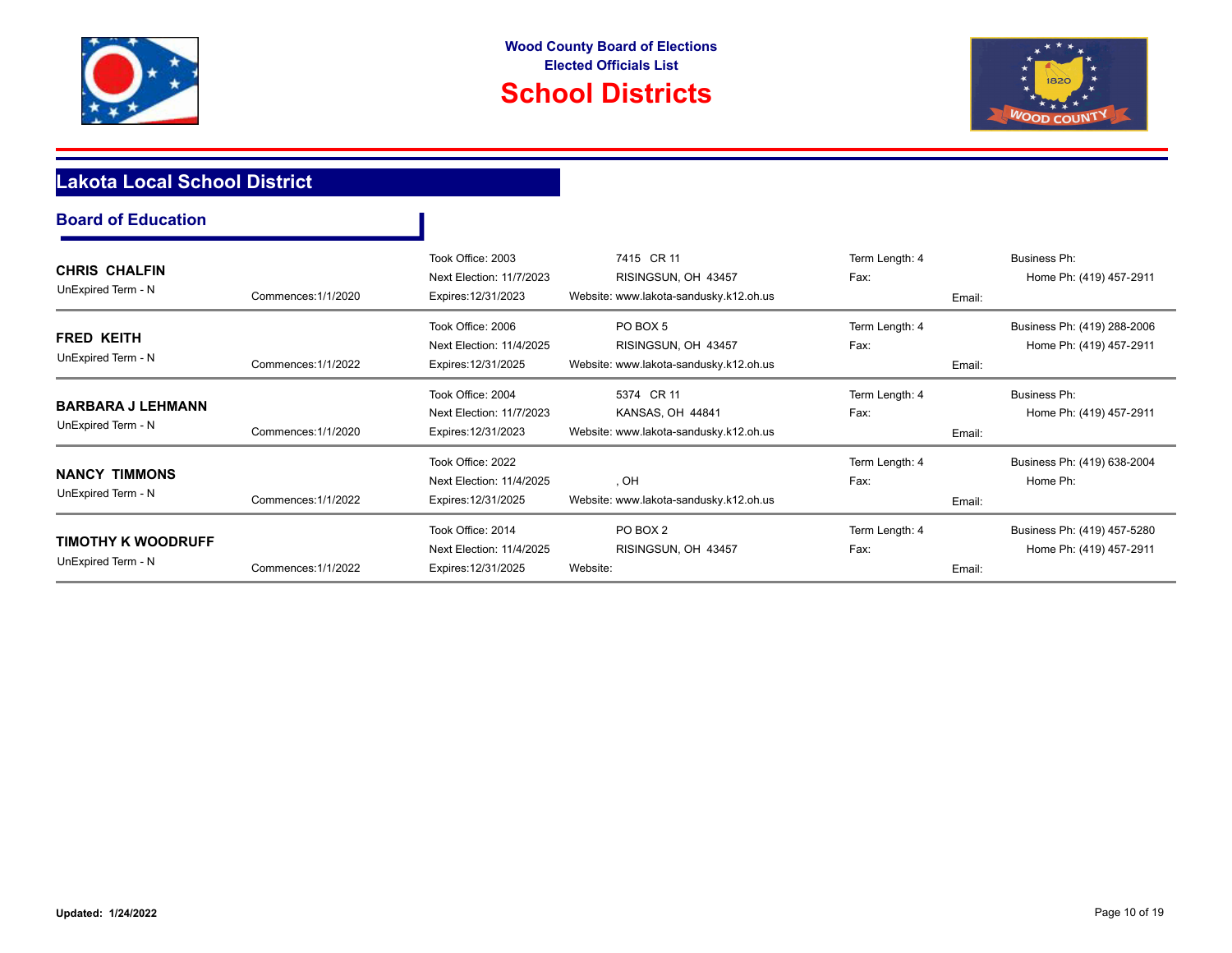



## **McComb Local School District**

| <b>SAMANTHA CLARK</b><br>UnExpired Term - N  | Commences: 1/1/2020 | Took Office: 2016<br>Next Election: 11/7/2023<br>Expires: 12/31/2023 | , OH<br>Website: http://mccomblocalschools.org                             | Term Length: 4<br>Fax:<br>Email: | Business Ph: (419) 293-3979<br>Home Ph:                             |
|----------------------------------------------|---------------------|----------------------------------------------------------------------|----------------------------------------------------------------------------|----------------------------------|---------------------------------------------------------------------|
| LISA MANSFIELD<br>UnExpired Term - N         | Commences: 1/1/2020 | Took Office: 2020<br>Next Election: 11/7/2023<br>Expires: 12/31/2023 | 7474 SR 613<br>MCCOMB, OH 45858<br>Website: https://www.mccombschool.org   | Term Length: 4<br>Fax:<br>Email: | Business Ph: (419) 293-3979<br>Home Ph:                             |
| <b>GLENN MIEHLS</b><br>UnExpired Term - N    | Commences: 1/1/2022 | Took Office: 2022<br>Next Election: 11/4/2025<br>Expires: 12/31/2025 | , OH<br>Website: https://www.mccombschool.org                              | Term Length: 4<br>Fax:<br>Email: | Business Ph:<br>Home Ph:                                            |
| <b>ROBBIE QUIROGA</b><br>UnExpired Term - N  | Commences: 1/1/2022 | Took Office: 2010<br>Next Election: 11/4/2025<br>Expires: 12/31/2025 | 328 S TODD ST<br>MCCOMB, OH 45858<br>Website: https://www.mccombschool.org | Term Length: 4<br>Fax:           | Business Ph: (419) 293-3979<br>Home Ph:<br>Email: rob1946@gmail.com |
| <b>ANDREW SCHAPSON</b><br>UnExpired Term - N | Commences: 1/1/2022 | Took Office: 2022<br>Next Election: 11/4/2025<br>Expires: 12/31/2025 | , OH<br>Website: https://www.mccombschool.org                              | Term Length: 4<br>Fax:<br>Email: | Business Ph:<br>Home Ph:                                            |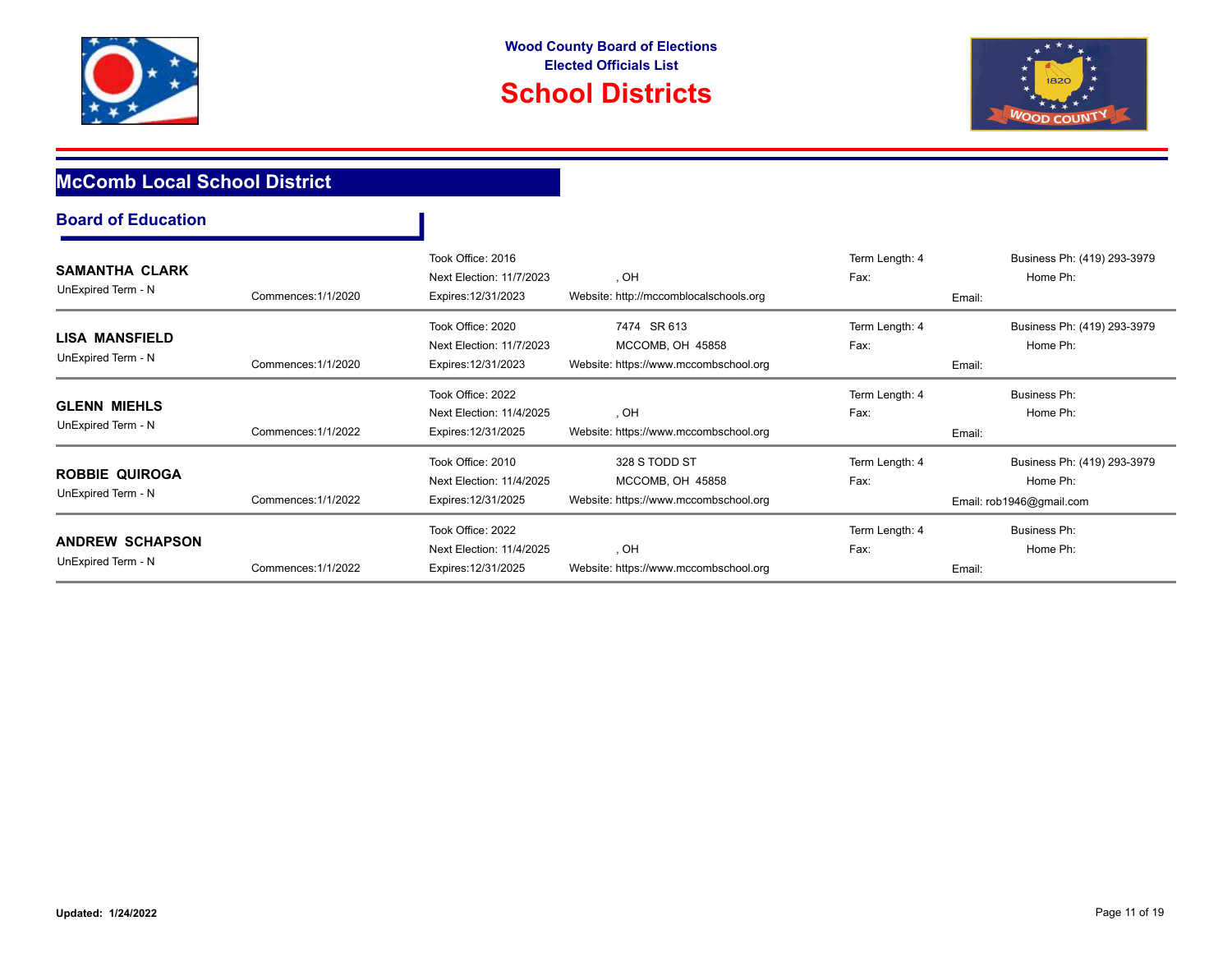



## **North Baltimore Local School District**

| TIMOTHY JAMES ARCHER JR<br>UnExpired Term - N           | Commences: 1/1/2022 | Took Office: 2010<br>Next Election: 11/4/2025<br>Expires: 12/31/2025 | 206 S TAYLOR ST<br>N BALTIMORE, OH 45872<br>Website: http://nb.noacsc.org/         | Term Length: 4<br>Fax:           | Business Ph: (419) 257-3761<br>Home Ph: (419) 257-3531<br>Email: tarcher@nbls.org |
|---------------------------------------------------------|---------------------|----------------------------------------------------------------------|------------------------------------------------------------------------------------|----------------------------------|-----------------------------------------------------------------------------------|
| <b>JAIMYE J BUSHEY</b><br>UnExpired Term - N            | Commences: 1/1/2020 | Took Office: 2010<br>Next Election: 11/7/2023<br>Expires: 12/31/2023 | 228 S MAIN ST<br>N BALTIMORE, OH 45872<br>Website: http://nb.noacsc.org            | Term Length: 4<br>Fax:<br>Email: | Business Ph:<br>Home Ph: (419) 257-3531                                           |
| <b>JEREMY ZIERI SHARNINGHOUSE</b><br>UnExpired Term - N | Commences: 1/1/2022 | Took Office: 2018<br>Next Election: 11/4/2025<br>Expires: 12/31/2025 | 405 N MAIN ST<br>N BALTIMORE, OH 45872<br>Website: https://www.nbls.org/           | Term Length: 4<br>Fax:           | Business Ph:<br>Home Ph: (419) 257-3461<br>Email: jsharninghouse@nbls.org         |
| <b>JOSHUA B STUFFT</b><br>UnExpired Term - N            | Commences: 1/1/2022 | Took Office: 2022<br>Next Election: 11/4/2025<br>Expires: 12/31/2025 | 3690 NORTH BALTIMORE RD<br>N BALTIMORE, OH 45872<br>Website: https://www.nbls.org/ | Term Length: 4<br>Fax:<br>Email: | Business Ph:<br>Home Ph:                                                          |
| <b>TAMYRA S THOMAS</b><br>UnExpired Term - N            | Commences: 1/1/2020 | Took Office: 2008<br>Next Election: 11/7/2023<br>Expires: 12/31/2023 | 600 E BROADWAY<br>N BALTIMORE, OH 45872<br>Website: http://nb.noacsc.org           | Term Length: 4<br>Fax:<br>Email: | Business Ph:<br>Home Ph: (419) 257-3531                                           |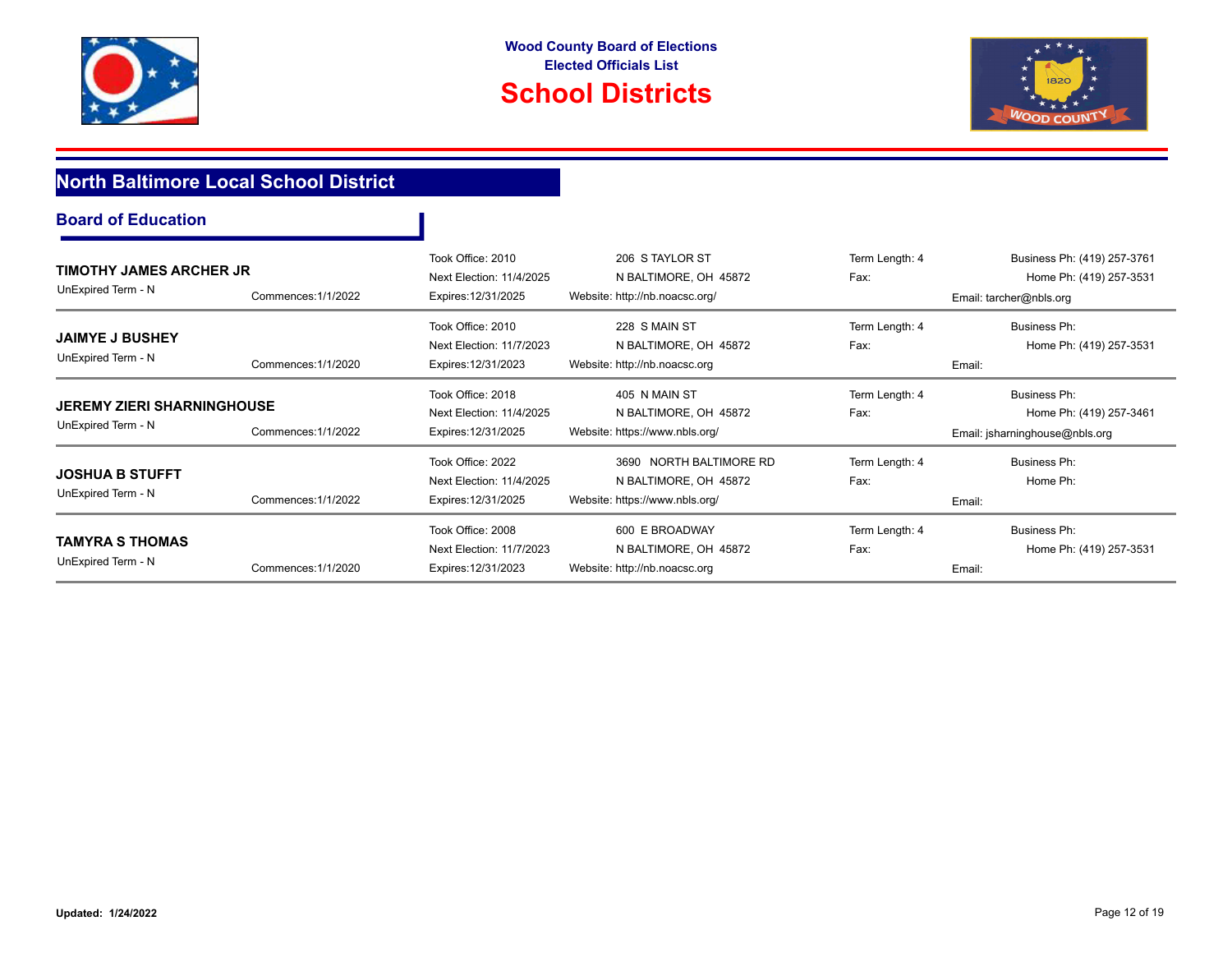



## **Northwest Ohio 5th District Educational Service Center**

|                    |                     | Took Office: 2018        | 335 N LIND ST                 | Term Length: 4 | Business Ph: (567) 444-4800 |
|--------------------|---------------------|--------------------------|-------------------------------|----------------|-----------------------------|
| <b>JIM GEORGE</b>  |                     | Next Election: 11/7/2023 | DESHLER, OH 43516             | Fax:           | Home Ph:                    |
| UnExpired Term - N | Commences: 1/1/2020 | Expires: 12/31/2023      | Website: www.nwoesc.k12.oh.us |                | Email:                      |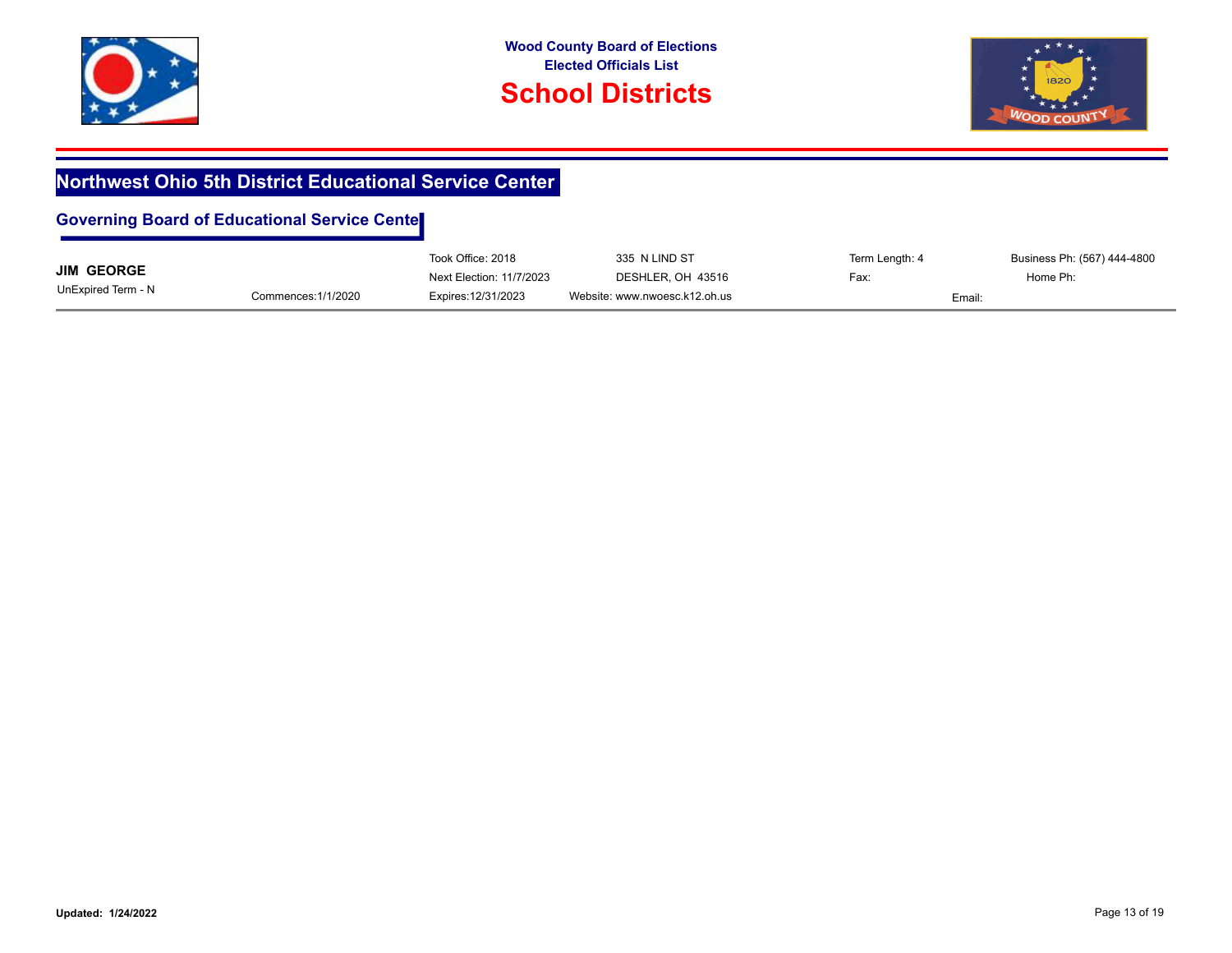





## **Northwood Local School District**

|  |  | <b>Board of Education</b> |
|--|--|---------------------------|
|--|--|---------------------------|

| <b>ANGELA LYNN CLOSSON</b><br>UnExpired Term - N  | Commences: 1/1/2022 | Took Office: 2022<br>Next Election: 11/4/2025<br>Expires: 12/31/2025 | 690 BRADNER RD<br>NORTHWOOD, OH 43619<br>Website: http://www.northwoodschools.org/              | Term Length: 4<br>Fax: | Business Ph: (419) 360-5047<br>Home Ph: (419) 754-0079<br>Email: aclosson@northwoodschools.org |
|---------------------------------------------------|---------------------|----------------------------------------------------------------------|-------------------------------------------------------------------------------------------------|------------------------|------------------------------------------------------------------------------------------------|
| <b>JEFFREY S DUNLAP</b><br>UnExpired Term - N     | Commences: 1/1/2022 | Took Office: 2010<br>Next Election: 11/4/2025<br>Expires: 12/31/2025 | <b>EDEN EAST DR</b><br>2527<br>NORTHWOOD, OH 43619<br>Website: http://www.northwoodschools.org/ | Term Length: 4<br>Fax: | Business Ph: (419) 693-5222<br>Home Ph: (419) 691-3888<br>Email: mwasch@northwood.k12.oh.us    |
| <b>MISTY DAWN RODRIGUEZ</b><br>UnExpired Term - N | Commences: 1/1/2020 | Took Office: 2016<br>Next Election: 11/7/2023<br>Expires: 12/31/2023 | 1968 BEACHCRAFT DR<br>NORTHWOOD, OH 43619<br>Website: www.northwood.k12.org.us                  | Term Length: 4<br>Fax: | Business Ph: (419) 691-3888<br>Home Ph: (419) 693-0923<br>Email:                               |
| <b>CAROLYN A SCHIMMEL</b><br>UnExpired Term - N   | Commences: 1/1/2020 | Took Office: 2018<br>Next Election: 11/7/2023<br>Expires: 12/31/2023 | 2239 RICHMAND DR<br>NORTHWOOD, OH 43619<br>Website: http://www.northwoodschools.org/            | Term Length: 4<br>Fax: | Business Ph:<br>Home Ph: (419) 705-4059<br>Email:                                              |
| <b>CHARLES C TURNER</b><br>UnExpired Term - N     | Commences: 1/1/2022 | Took Office: 2016<br>Next Election: 11/4/2025<br>Expires: 12/31/2025 | 917 GOULD ST<br>NORTHWOOD, OH 43619<br>Website: http://www.northwoodschools.org/                | Term Length: 4<br>Fax: | Business Ph:<br>Home Ph: (419) 697-9638<br>Email: cturner@northwoodschools.org                 |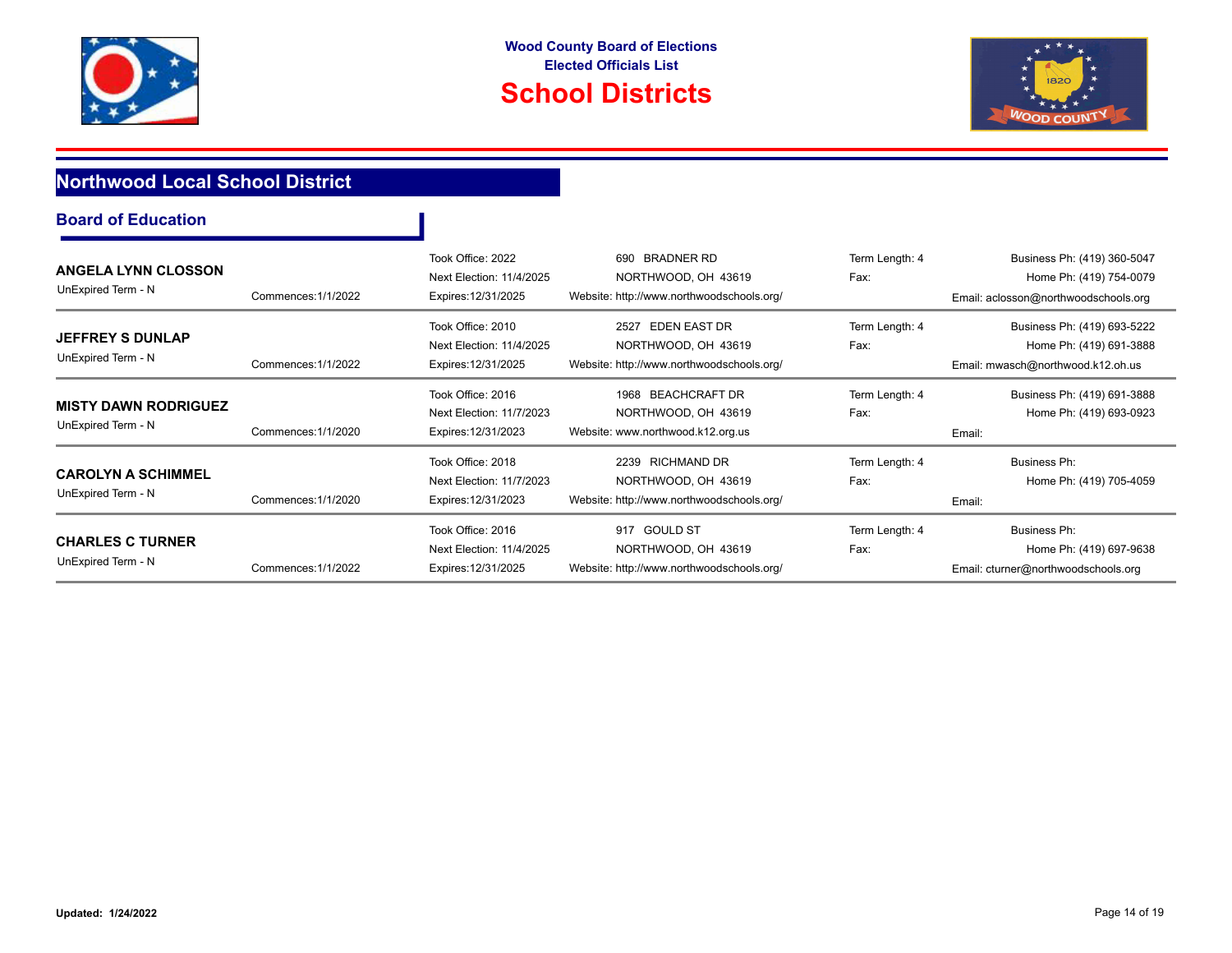

# **School Districts**



## **Otsego Local School District**

| <b>BRADLEY JAMES ANDERSON</b><br>UnExpired Term - N | Commences: 1/1/2022 | Took Office: 2010<br>Next Election: 11/4/2025<br>Expires: 12/31/2025 | 20584 EULER RD<br>WESTON, OH 43569<br>Website: http://www.otsegoknights.org/            | Term Length: 4<br>Fax: | Business Ph: (419) 832-8005<br>Home Ph:<br>Email:                              |
|-----------------------------------------------------|---------------------|----------------------------------------------------------------------|-----------------------------------------------------------------------------------------|------------------------|--------------------------------------------------------------------------------|
| GORDON DAVID DIGBY<br>UnExpired Term - N            | Commences: 1/1/2020 | Took Office: 2020<br>Next Election: 11/7/2023<br>Expires: 12/31/2023 | 17117 GREEN RD<br>BOWLING GREEN, OH 43402<br>Website: www.otsego.k12.oh.us              | Term Length: 4<br>Fax: | Business Ph: (419) 832-0918<br>Home Ph: (419) 823-1332<br>Email:               |
| JAMES LESTER HARTER<br>UnExpired Term - N           | Commences: 1/1/2020 | Took Office: 2003<br>Next Election: 11/7/2023<br>Expires: 12/31/2023 | 17090 WAPAKONETA RD<br>GRAND RAPIDS, OH 43522<br>Website: www.otsego.k12.oh.us          | Term Length: 4<br>Fax: | Business Ph: (419) 832-0918<br>Home Ph: (419) 823-4381<br>Email:               |
| JESSICA JO MEHL<br>UnExpired Term - N               | Commences: 1/1/2022 | Took Office: 2022<br>Next Election: 11/4/2025<br>Expires: 12/31/2025 | 17608 W RIVER RD<br>BOWLING GREEN, OH 43402<br>Website: http://www.otsegoknights.org/   | Term Length: 4<br>Fax: | Business Ph: (419) 832-8005<br>Home Ph: (567) 249-7793<br>Email:               |
| <b>MARK DAVID TOLLES</b><br>UnExpired Term - N      | Commences: 1/1/2022 | Took Office: 2010<br>Next Election: 11/4/2025<br>Expires: 12/31/2025 | 16812 WAPAKONETA RD<br>GRAND RAPIDS, OH 43522<br>Website: http://www.otsegoknights.org/ | Term Length: 4<br>Fax: | Business Ph: (419) 832-8005<br>Home Ph: (419) 823-4381<br>Email: mdt814@cs.com |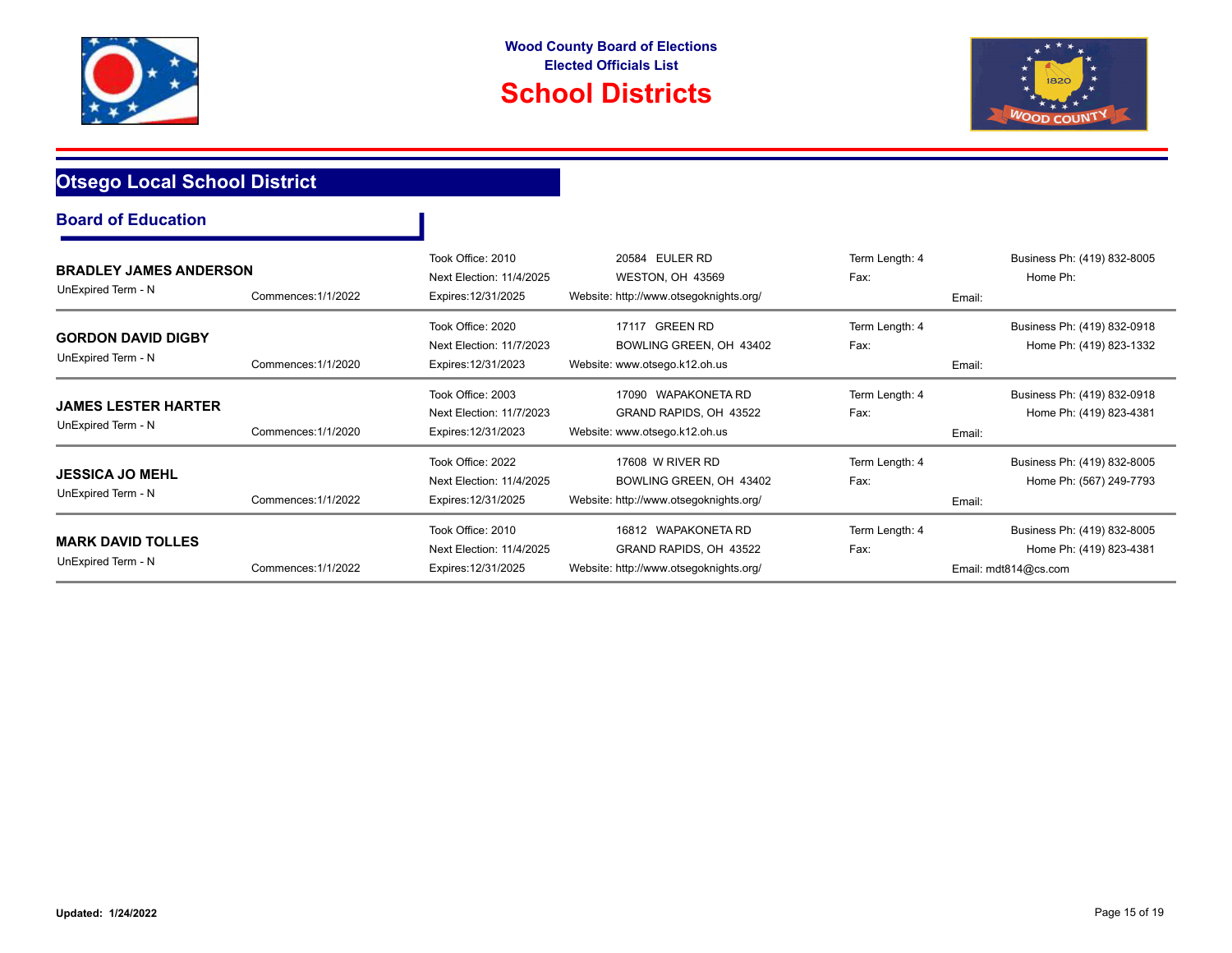



## **Patrick Henry Local School District**

|  | <b>Board of Education</b> |
|--|---------------------------|
|  |                           |

| <b>ERIC BOSTELMAN</b><br>UnExpired Term - N   | Commences: 1/1/2021 | Took Office: 2008<br>Next Election: 11/4/2025<br>Expires: 12/31/2025 | PATRIOT DR<br>1017<br>DESHLER, OH 43516<br>Website: http://www.phpatriots.org/ | Term Length: 4<br>Fax: | Business Ph: (419) 274-3015<br>Home Ph: (419) 278-8285<br>Email: ebostelman@phpatriots.org |
|-----------------------------------------------|---------------------|----------------------------------------------------------------------|--------------------------------------------------------------------------------|------------------------|--------------------------------------------------------------------------------------------|
| <b>MARK A FEEHAN</b><br>UnExpired Term - N    | Commences: 1/1/2022 | Took Office: 2018<br>Next Election: 11/4/2025<br>Expires: 12/31/2025 | 331 E BARLOW ST<br>DESHLER, OH 43516<br>Website: http://www.phpatriots.org/    | Term Length: 4<br>Fax: | Business Ph: (419) 274-3015<br>Home Ph: (419) 278-0993<br>Email: MFeehan@phpatriots.org    |
| <b>MICHAEL KNUEVEN</b><br>UnExpired Term - N  | Commences: 1/1/2022 | Took Office: 2006<br>Next Election: 11/4/2025<br>Expires: 12/31/2025 | 415 BUTTERNUT ST<br>DESHLER, OH 43516<br>Website: http://www.phpatriots.org/   | Term Length: 4<br>Fax: | Business Ph: (419) 274-3015<br>Home Ph: (419) 274-1955<br>Email: MKnueven@phpatriots.org   |
| <b>KONNIE MEYER</b><br>UnExpired Term - N     | Commences: 1/1/2020 | Took Office: 2012<br>Next Election: 11/7/2023<br>Expires: 12/31/2023 | 7434 COUNTY RD G<br>HAMLER, OH 43524<br>Website: https://www.phpatriots.org    | Term Length: 4<br>Fax: | Business Ph: (419) 274-3015<br>Home Ph: (419) 274-5356<br>Email: KMeyer@phpatriots.org     |
| <b>MARK VENNEKOTTER</b><br>UnExpired Term - N | Commences: 1/1/2020 | Took Office: 2020<br>Next Election: 11/7/2023<br>Expires: 12/31/2023 | , OH<br>Website: https://www.phpatriots.org                                    | Term Length: 4<br>Fax: | Business Ph:<br>Home Ph:<br>Email: mvennekotter@phpatriots.org                             |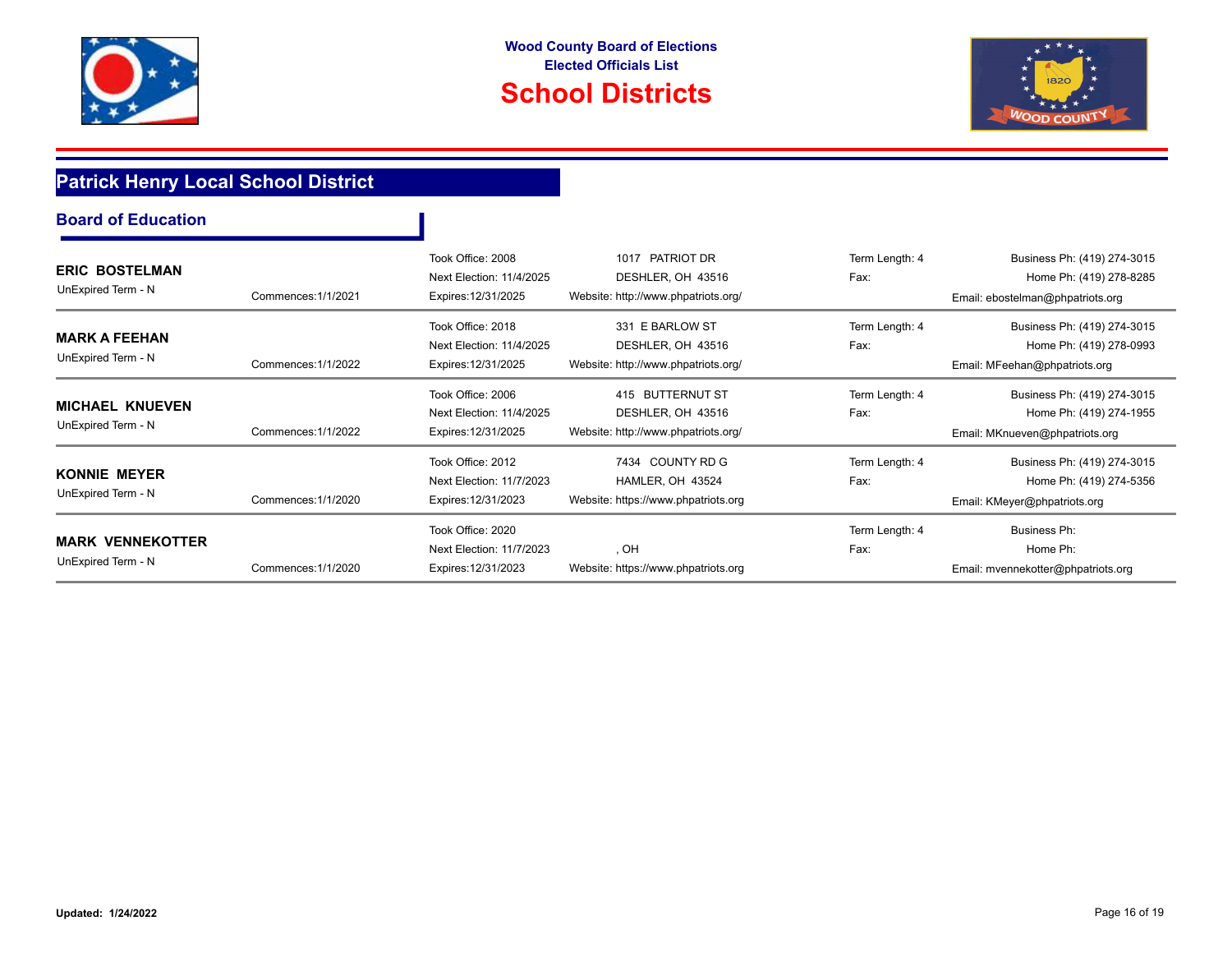



## **Perrysburg Exempted Village School District**

| <b>ERIC J BENINGTON</b><br>UnExpired Term - N   | Commences: 1/1/2022 | Took Office: 2016<br>Next Election: 11/4/2025<br>Expires: 12/31/2025 | 412 RUTLEDGE CT<br>PERRYSBURG, OH 43551<br>Website: www.perrysburgschools.net     | Term Length: 4<br>Fax:<br>Email: | Business Ph: (419) 874-9131<br>Home Ph:                                               |
|-------------------------------------------------|---------------------|----------------------------------------------------------------------|-----------------------------------------------------------------------------------|----------------------------------|---------------------------------------------------------------------------------------|
| <b>KELLY Y EWBANK</b><br>UnExpired Term - N     | Commences: 1/1/2020 | Took Office: 2020<br>Next Election: 11/7/2023<br>Expires: 12/31/2023 | 27905 WHITE RD<br>PERRYSBURG, OH 43551<br>Website: www.perrysburgschools.net      | Term Length: 4<br>Fax:<br>Email: | Business Ph:<br>Home Ph:                                                              |
| <b>SUSAN JUNE LARIMER</b><br>UnExpired Term - N | Commences: 1/1/2022 | Took Office: 2014<br>Next Election: 11/4/2025<br>Expires: 12/31/2025 | <b>CALLANDER CT</b><br>PERRYSBURG, OH 43551<br>Website: www.perrysburgschools.net | Term Length: 4<br>Fax:           | Business Ph: (419) 874-9131<br>Home Ph: (567) 336-6160<br>Email: PANDANUTTY@GMAIL.COM |
| <b>RAY F POHLMAN</b><br>UnExpired Term - N      | Commences: 1/1/2020 | Took Office: 2016<br>Next Election: 11/7/2023<br>Expires: 12/31/2023 | 552 WILLOW LN<br>PERRYSBURG, OH 43551<br>Website:                                 | Term Length: 4<br>Fax:<br>Email: | Business Ph:<br>Home Ph:                                                              |
| <b>LORI ANN REFFERT</b><br>UnExpired Term - N   | Commences: 1/1/2022 | Took Office: 2022<br>Next Election: 11/4/2025<br>Expires: 12/31/2025 | 720 STREAM VIEW DR<br>PERRYSBURG, OH 43551<br>Website: www.perrysburgschools.net  | Term Length: 4<br>Fax:<br>Email: | Business Ph: (419) 874-9131<br>Home Ph:                                               |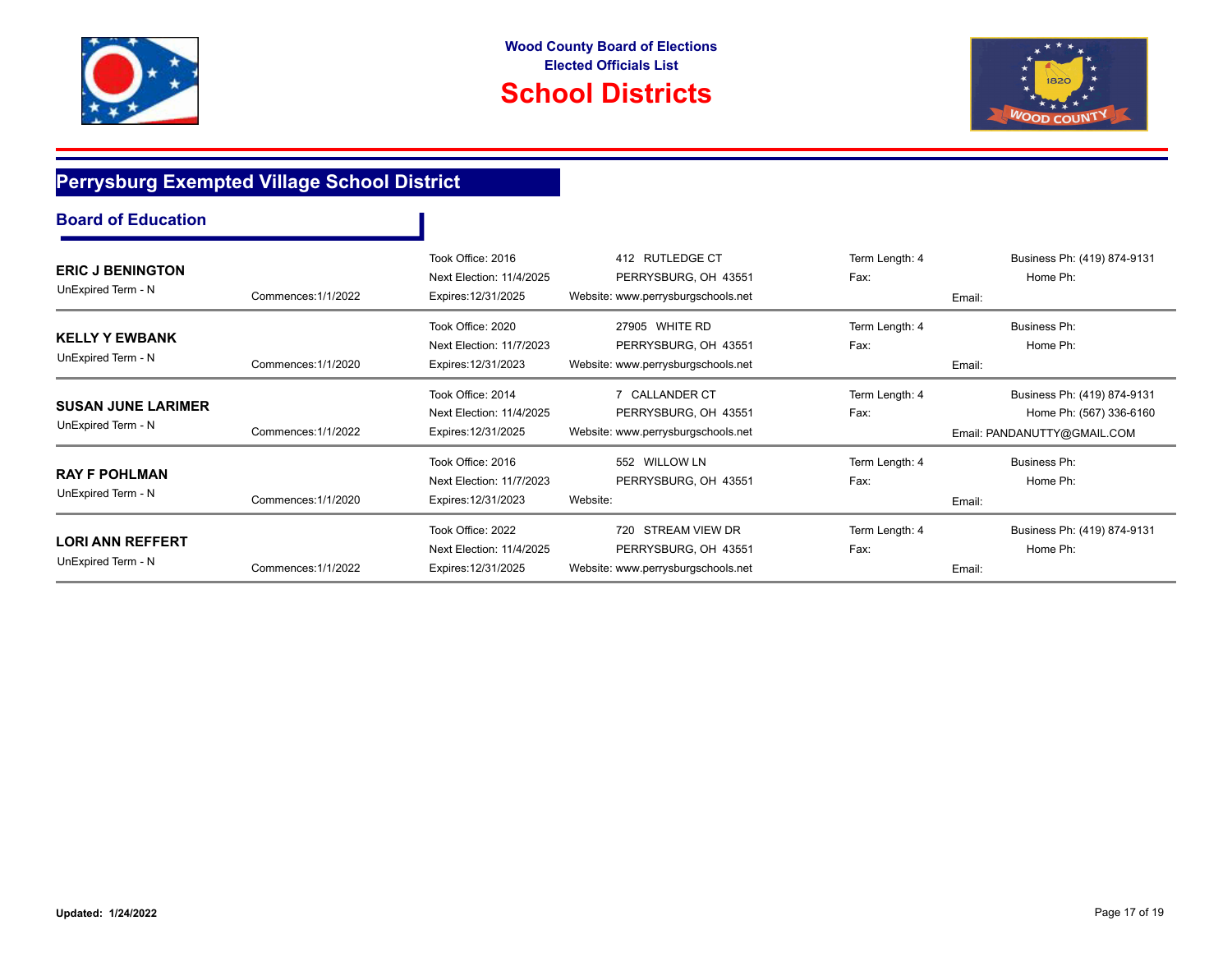



# **Rossford Exempted Village School District**

| <b>SHARON P BELKOFER</b><br>UnExpired Term - N    | Commences: 1/1/2020 | Took Office: 2016<br>Next Election: 11/7/2023<br>Expires: 12/31/2023 | 9229 MANDELL RD<br>PERRYSBURG, OH 43551<br>Website:                                    | Term Length: 4<br>Fax: | Business Ph:<br>Home Ph:<br>Email:                                                          |
|---------------------------------------------------|---------------------|----------------------------------------------------------------------|----------------------------------------------------------------------------------------|------------------------|---------------------------------------------------------------------------------------------|
| <b>DAWN R BURKS</b><br>UnExpired Term - N         | Commences: 1/1/2022 | Took Office: 2010<br>Next Election: 11/4/2025<br>Expires: 12/31/2025 | 902 JENNISON DR<br>ROSSFORD, OH 43460<br>Website: www.rossfordschools.org              | Term Length: 4<br>Fax: | Business Ph: (419) 666-2714<br>Home Ph: (419) 666-2010<br>Email: dburks@rossfordschools.org |
| <b>TIFFANY L DENSIC</b><br>UnExpired Term - N     | Commences: 1/1/2020 | Took Office: 2016<br>Next Election: 11/7/2023<br>Expires: 12/31/2023 | 107 BIRCH DR<br>ROSSFORD, OH 43460<br>Website:                                         | Term Length: 4<br>Fax: | Business Ph:<br>Home Ph: (419) 666-2093<br>Email:                                           |
| <b>JACQUELYN S HUFFMAN</b><br>UnExpired Term - N  | Commences: 1/1/2022 | Took Office: 2014<br>Next Election: 11/4/2025<br>Expires: 12/31/2025 | 26076 THOMPSON RD<br>PERRYSBURG, OH 43551<br>Website: https://www.rossfordschools.org/ | Term Length: 4<br>Fax: | Business Ph: (419) 666-2010<br>Home Ph: (419) 874-4806<br>Email:                            |
| <b>RONNIE KENT MURPHREE</b><br>UnExpired Term - N | Commences: 1/1/2020 | Took Office: 2016<br>Next Election: 11/7/2023<br>Expires: 12/31/2023 | 509 INDIAN VALLEY COURT<br>ROSSFORD, OH 43460<br>Website:                              | Term Length: 4<br>Fax: | Business Ph:<br>Home Ph:<br>Email: MURPHREE@HML-LAW.NET                                     |